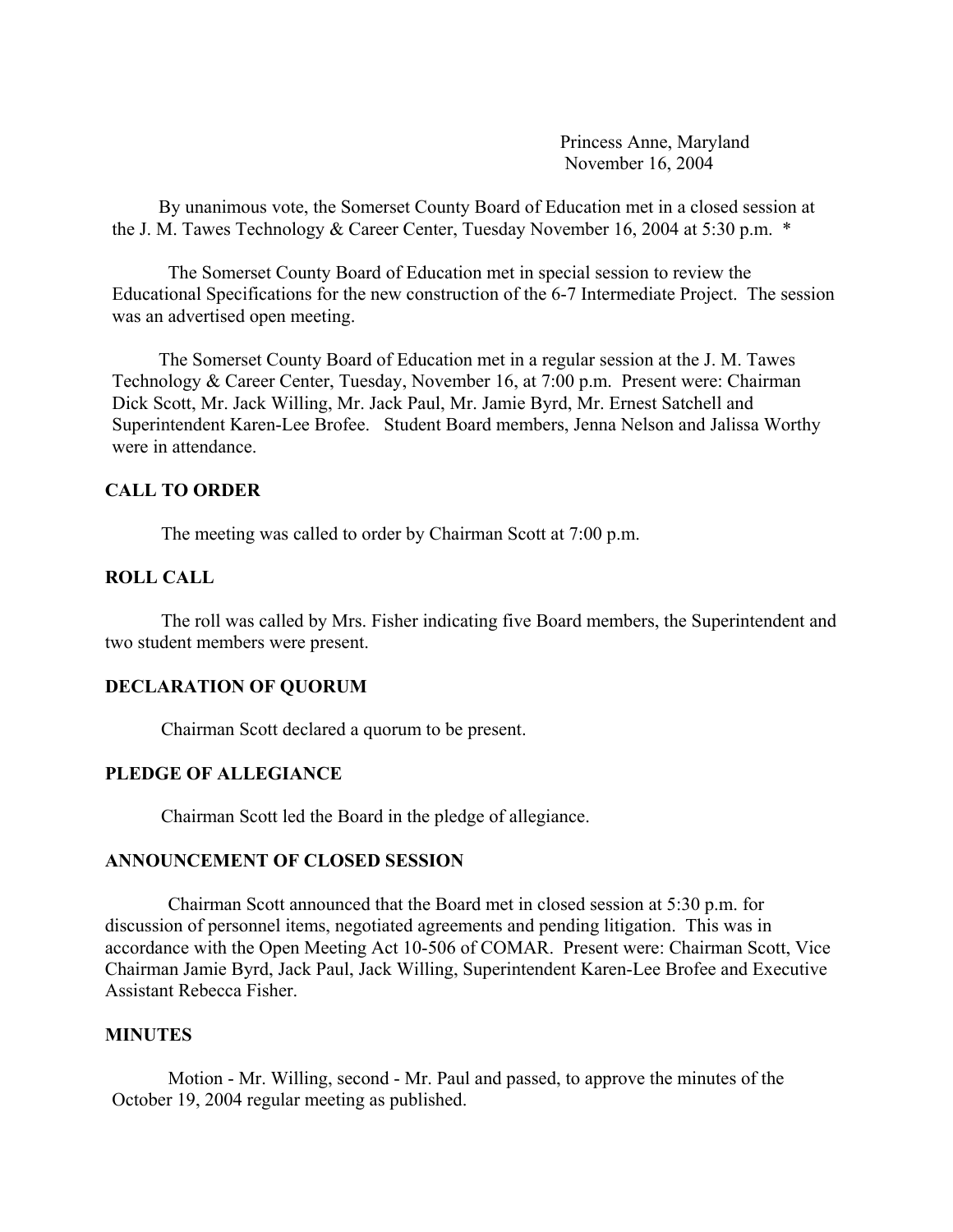### **Page 2**

### **AGENDA**

Motion - Mr. Byrd, second - Mr. Willing and passed, to adopt the agenda as presented.

### **PUBLIC PARTICIPATION**

Mr. Darryl Webster, a parent from the Mt. Vernon area voiced his concerns in reference to the length of the school day for his child who attends the Intermediate School. He felt that leaving home at 6:30 a.m. and arriving home at 5:00 p.m. is much too long for a 12 year old. He also expressed concern about the amount of homework that is being given to his child. Board member Jack Paul informed Mr. Webster that the Board is looking at the transportation issue.

### **Student Board Members Reports**

 Jenna Nelson and Jalissa Worthy, student board members, each gave a report on the happenings in each of the schools.

### **School Report: Washington High School and the Academy at Washington High**

 Mr. Keith O'Neal, Principal of Washington High School, gave a brief summary of the programs being integrated into the high school in order to create an atmosphere of respect. This includes such items as bringing in community groups, getting parents into the building and involved, connecting with UMES and Salisbury State University for tutoring programs, services from the Health Department and utilizing the Learning Support Team.

 Mrs. Lois Collins, Principal of the Academy at Washington High, spoke to the progress and concerns of the Academy. Her report was tied to the Somerset County Goals 1) "All students will reach high standards" – direct instructional strategies that are currently being used are PLATO, Cognitive Tutor Programs in Algebra, strategic writing practices, etc. Indirect instructional strategies being used or projected to use – Collaborative teaching that strategically targets MSA skills, blended instruction, team concept, etc. 2) "All students will be taught by highly qualified teachers" - students' needs, both academically and emotionally, are being strategically targeted using the Learning Support Team, facilitators, being in a environment conducive to learning, etc. 3) "All students will be educated in learning environments that are safe, drug free and conducive to learning – through PBIS students are rewarded for good behavior, utilizing Learning Support Teams and Guidance, building family and community awareness, etc. She sited three concerns: to increase reading comprehension, we need to look at a secondary fluency program, consider a more effective Alternative Learning Center/School, and maintain or supplement current staffing positions for next year.

### **OLD BUSINESS**

### **Policy 500-20 – Athletic Eligibility & Participation**

Mr. Doug Bloodsworth gave an update on the changes to the Athletic Eligibility and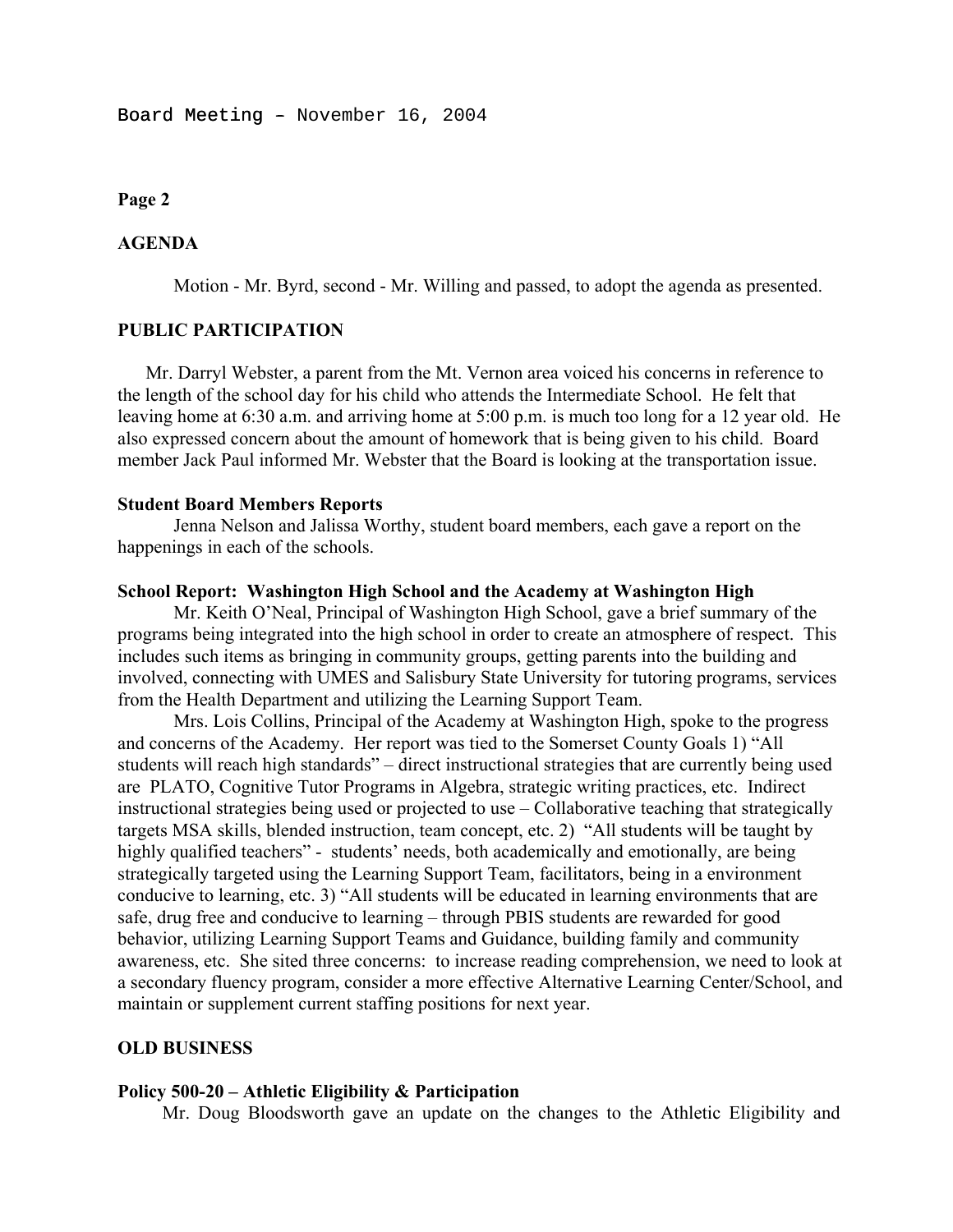Participation Policy. Mr. Jack Paul requested that the policy be modified to reflect a grade point average of 1.75 with no E's for the **Page 3** 

Page 3

remainder of this school year with a change to a grade point average of 2.00 with no E's beginning with the 2005-2006 school year. After discussion, motion by Mr. Jack Willing, seconded by Mr. Ernest

Satchell and passed to accept Policy 500-20, Athletic Eligibility & Participation, with these modifications

### **Policy 600-21 Enrollment/Attendance Eligibility**

 Upon the recommendation of the Superintendent, it was moved by Mr. Willing, seconded by Mr. Paul and passed to approve Policy 600-21, Enrollment/Attendance Eligibility as presented.

### **Policy 600-31 Personal Electronic Communication and Camera Devices**

Upon the recommendation of the Superintendent, it was moved by Mr. Byrd, seconded by Mr. Paul and passed to approve Policy 600-31 Personal Electronic Communication and Camera Devices as presented.

#### **Policy 800-05 Relations with Parent Organizations**

Upon the recommendation of the Superintendent, it was moved by Mr. Satchell, seconded by Mr. Willing and passed to approve Policy 800-05 Relations with Parent Organizations as presented.

### **Transportation Cost Increase Consideration**

After discussion, the recommendation from the Board to Mr. Daugherty, Supervisor of Transportation, was for he and the bus contractors to present to the Board a base line for fuel cost and a sliding scale.

#### **Safety Task Force Progress**

Board Member Jack Willing gave an update on the Safety Task Force progress. Items noted were: meetings with principals, cooperation of central office and school system, report to be given at the beginning of the year. Dr. Brofee stated that the action teams will be reconvening.

## **INITIATIVE UPDATES**

**Student Achievement -** By 2013-2014, all students will reach high standards at a minimum attaining proficiency or better in reading/language arts, mathematics and science.

**Strategy 1 – Student Engagement** – We will continuously monitor and respond to each student's individual educational program for educational growth and mastery at all levels of the system.

**Student Achievement Report** - Mr. Clarence Johnson, Assistant Superintendent of Instruction gave the Board a presentation on the comparison of student MSA and HSA achievement scores between 2003 and 2004.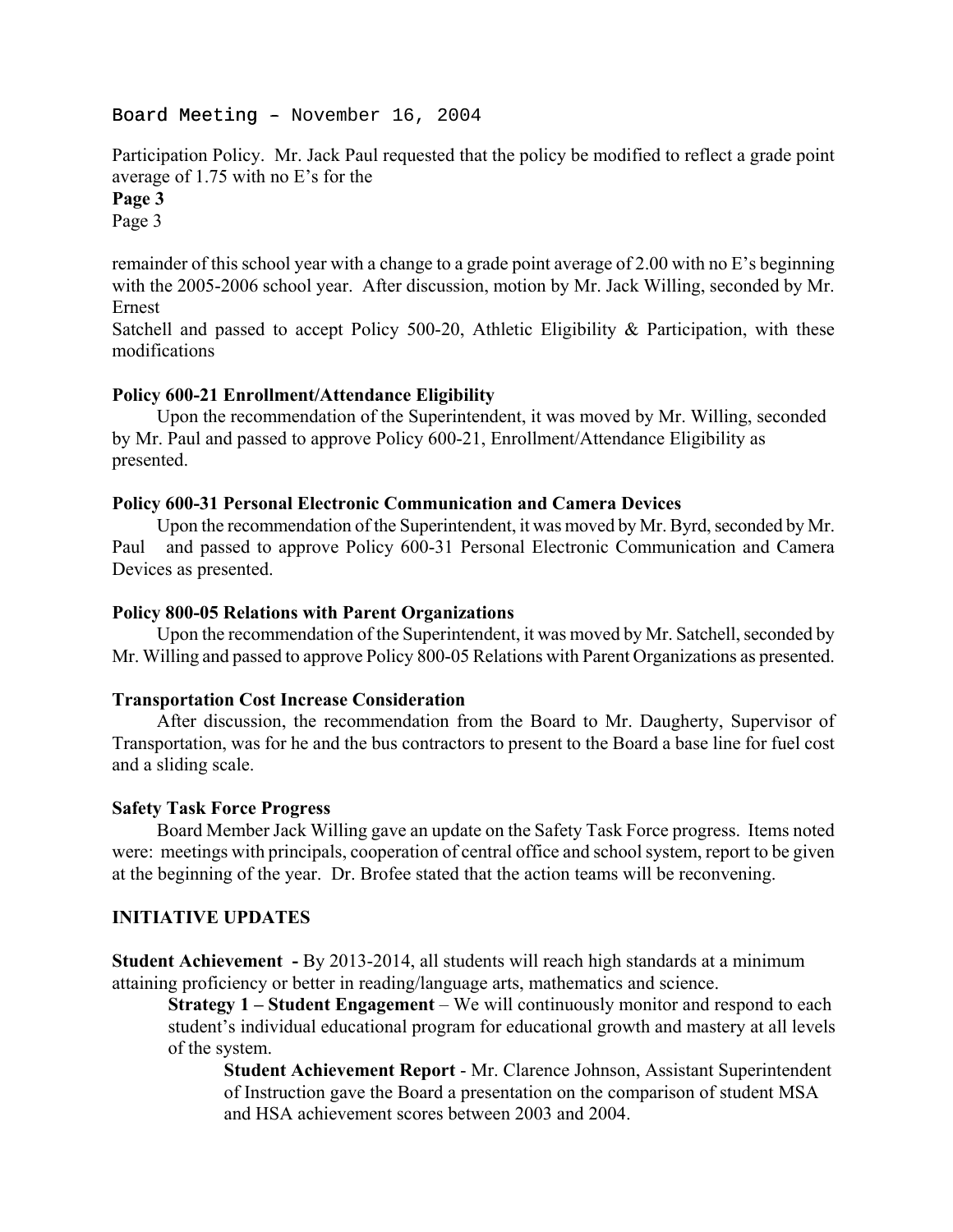**Action Plan 1.3 –** No achievement gap exists between subgroups of students**.** 

**System in Need of Improvement –** Dr. Brofee reported on the Somerset County Public Schools Master Plan 2004 Update.

**Maryland School Performance Recognition Program –**Dr. Brofee reported that awards have been received by two schools.

**Action Plan 1.7**- Somerset County Public Schools models and promotes the identity of a learner, setting ambitious personal standards for effort and quality educational preference.

## **ILP – Individual Learning Plan –** Dr. Brofee distributed the Individual Learning Plan to

### **Page 4**

the Board from the Academies.

**Action Plan 1.6 –** Technology tools and digital content that engage students are seamlessly integrated into all classroom instruction on a regular basis.

**Student PDA** - **Ms**. Nancy Smoker, Supervisor of Technology, reported that the students at the Intermediate School would be receiving their Handheld Palms in a few weeks.

**Parent Access to Power School –** Ms. Nancy Smoker, Supervisor of Technology, gave the Board a summary of what parents will be able to access from Powerschool. Somerset County Public Schools will be the first Eastern Shore County to provide parent access.

**Safe Environment** – We will design, monitor, and evaluate an effective and consistently administered county wide disciplinary system.

**Action Plan 5.1.6.1 –** Implement peer mediation programs in all schools and establish an advisory committee.

**Peer Mediation** – Ms. Linda Mitchell and Mr. Steve Phillips gave a brief description of the peer mediation program. The Board was shown a video of a sample of what takes place and were given the 6 steps through the mediation process. They stated that the county has 110 student mediators at this time.

**Action Plan 2.8.1 –** Work with multiple organizations to develop and enhance in-school programs and opportunities. Dr. Brofee reiterated the importance of our peer mediation program and informed the Board of other organizations they are helping with this.

## **Capital Improvement Initiative**

**Woodson Renovation Quarter Review** – Mr. Daugherty, Supervisor of Transportation and Facilities gave the Board an update on the Quarter Review by BSA+A. We are on schedule.

**Somerset 6-7 Intermediate School** – Mr. Daugherty, Supervisor of Transportation and Facilities, presented the Board with the Educational Specifications for the new Somerset 6-7 Intermediate School.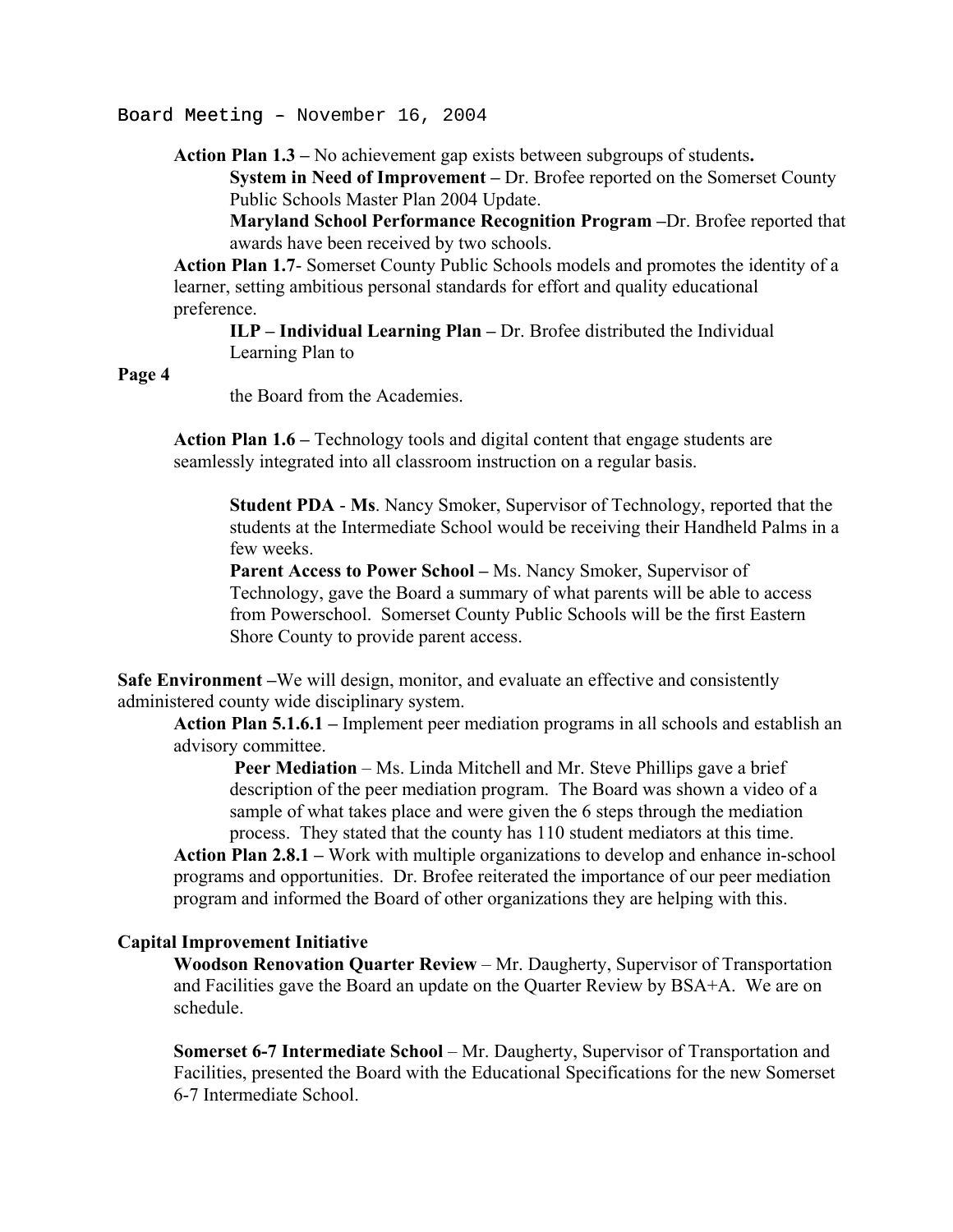### **NEW BUSINESS**

### **Somerset 6-7 Intermediate School Educational Specifications**

Upon recommendation of the Superintendent, motion by Mr. Willing, seconded by Mr. Satchell and passed with a vote of 3-1 with Mr. Paul voting against, to approve the Educational Specifications for the Somerset 6-7 Intermediate School.

#### **Personnel**

Upon recommendation of the Superintendent, it was moved by Mr. Satchell, seconded by Mr. Byrd, and passed, to approve the following personnel actions; resignations: Elizabeth Berry, New Hires: Carol Tack, George Perez.

### **Page 5**

### **Policy 200-14 Bidding and Purchasing**

Upon recommendation of the Superintendent, it was the consensus of the Board to accept for study Policy 200-14 Bidding and Purchasing.

#### **Policy 100-17 Notification of Board Meetings**

Upon recommendation of the Superintendent, it was the consensus of the Board to accept for study Policy 100-17 Notification of Board Meetings.

#### **Finance**

#### **Audited Financial Statements**

Representatives from the auditing firm of Pigg, Krahl, Stern & Company, PA gave the board the final audit report.

### **FNS Quarterly Financial Report**

Ms. Vicki Miller, Supervisor of Finance, and Ms. Suzie Wood, Head Manager of Food Service, gave the quarterly financial report for the food service program. It was agreed to have a report done monthly.

#### **Bi-Annual Reporting Senate Bill 894**

Ms. Vicki Miller, Supervisor of Finance gave the Board a review of the report that is required by the State from this Senate Bill. It was agreed to have a report monthly.

## **Superintendent & Board Comments**

 Dr. Brofee reported to the Board a list of partnerships that are working in our schools – Health Department services, Project Achieve (50 mentors), Lion's Quest (character ed.), IOU (suspended students), Delmarva Shorebirds (reading incentives), Ministerial Association (speaker John Robinson – stress from traumatic violence). She reported that the Tri-County College Fair is November 17, 2004 and students from the county will be attending. Lt. Gov. Steele will be visiting the Somerset 6-7 Intermediate School on Friday, November 18, 2004.